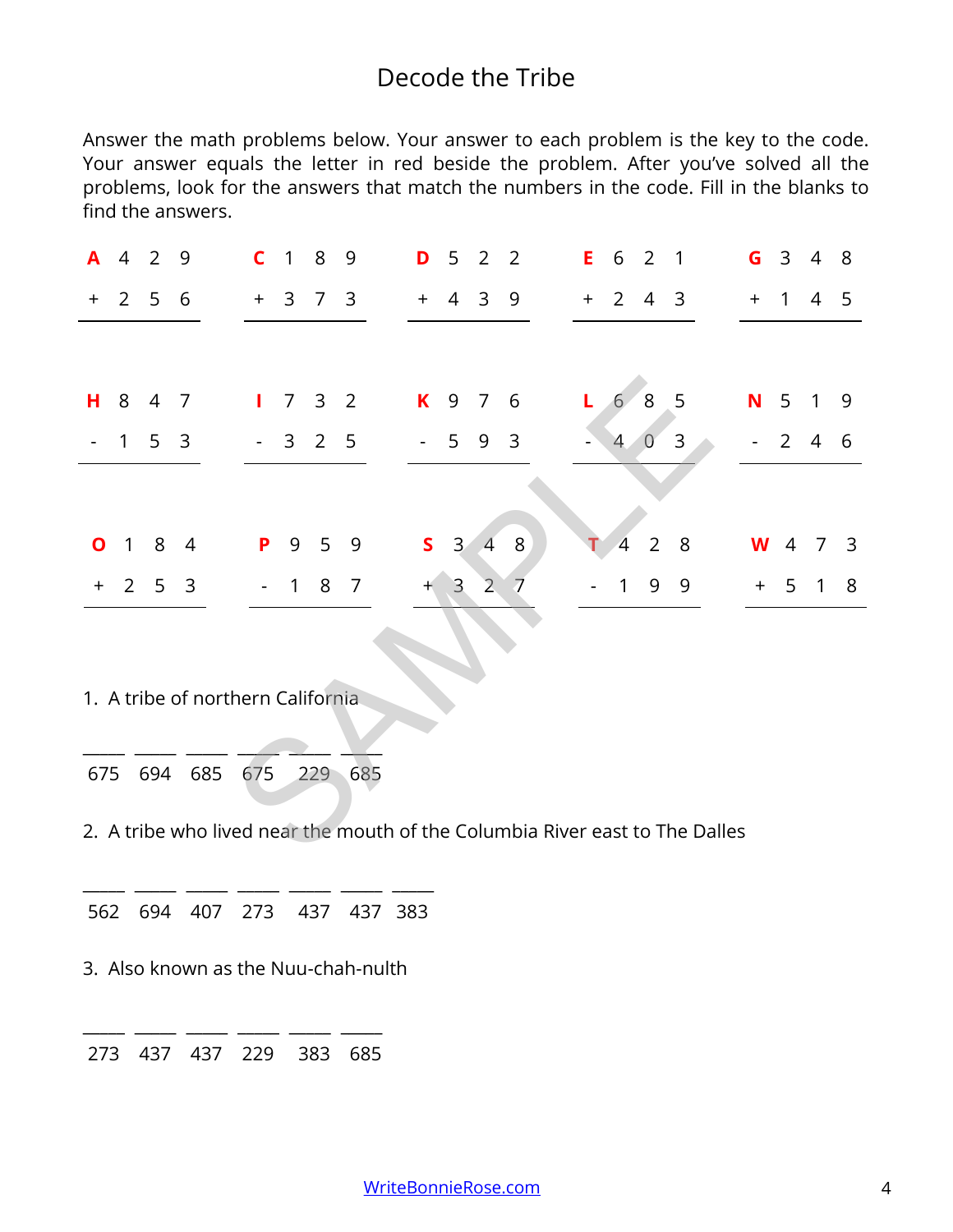## Find the Tribes

Find the names of some Native American tribes in the word search below.

AHMKARNIHYAESIKNHLMRH OUP AKYAMASE EMKCUCUKSA MAO OUQGNOUY TMAE T TAKEO MATCOMANCHEOUNRNIEKCW SINIBOINE EN IM<br>KNARAKQPE BLWC<br>ALKC PUE NMARIC<br>AE OKAQWIWOTIU<br>NDOP UAAOCNIA A<br>ONAOPE I TARORA<br>IWTAAKANOUINA

Find these tribes:

| Klamath  | Karankawa   | Kiowa     | Yamasee  | Quechan    |
|----------|-------------|-----------|----------|------------|
| Modoc    | Maricopa    | Quapaw    | Pequot   | Abenaki    |
| Okanagan | Hopi        | Menominee | Quileute | Potawatomi |
| Maidu    | Assiniboine | Nanticoke | Kutenai  | Catawba    |
| Yana     | Comanche    | Tuscarora | Wintun   | Pawnee     |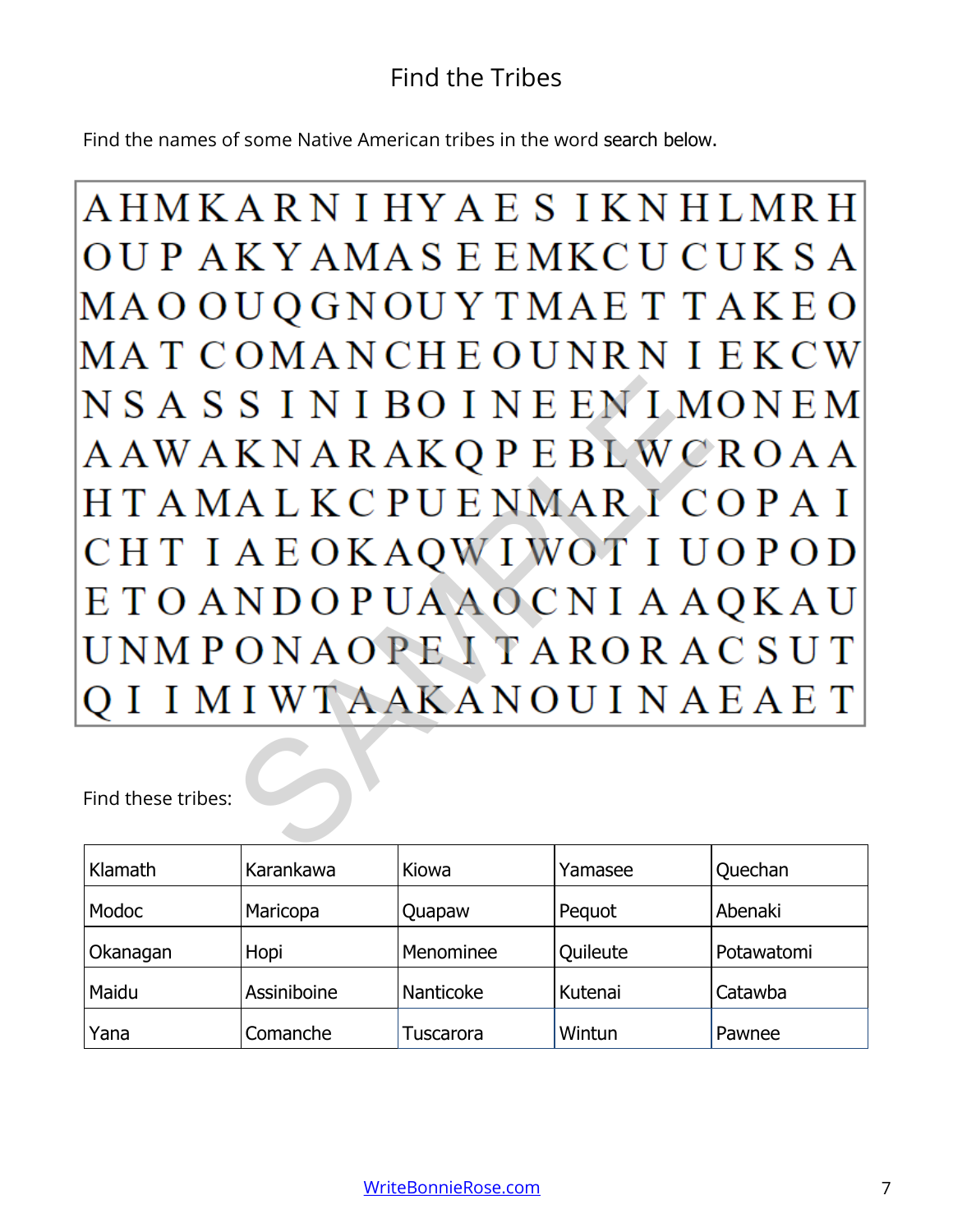## Who Are They?

Fill in the word that best identifies each statement from the word box below. Use the circled letters to answer the question at the end of the section.



- 1. A type of brick used by the native Americans of the southwest to build their homes
- 2. Breed of horses that the Nez Perce are known for
- 3. An eastern group of Plateau Indians; one of this tribe's most famous leaders was Chief Joseph (2 words)
- 4. Types of home that the tribes of the Iroquois Confederacy lived in
- 5. A means of carrying items made by attaching two poles to a dog or horse

A tribe that often lived in semi-subterranean houses in an area in the northern part of the Pacific Ring of Fire

| Appaloosa | travois | Nez Perce | adobe | <b>Ilonghouses</b> |
|-----------|---------|-----------|-------|--------------------|